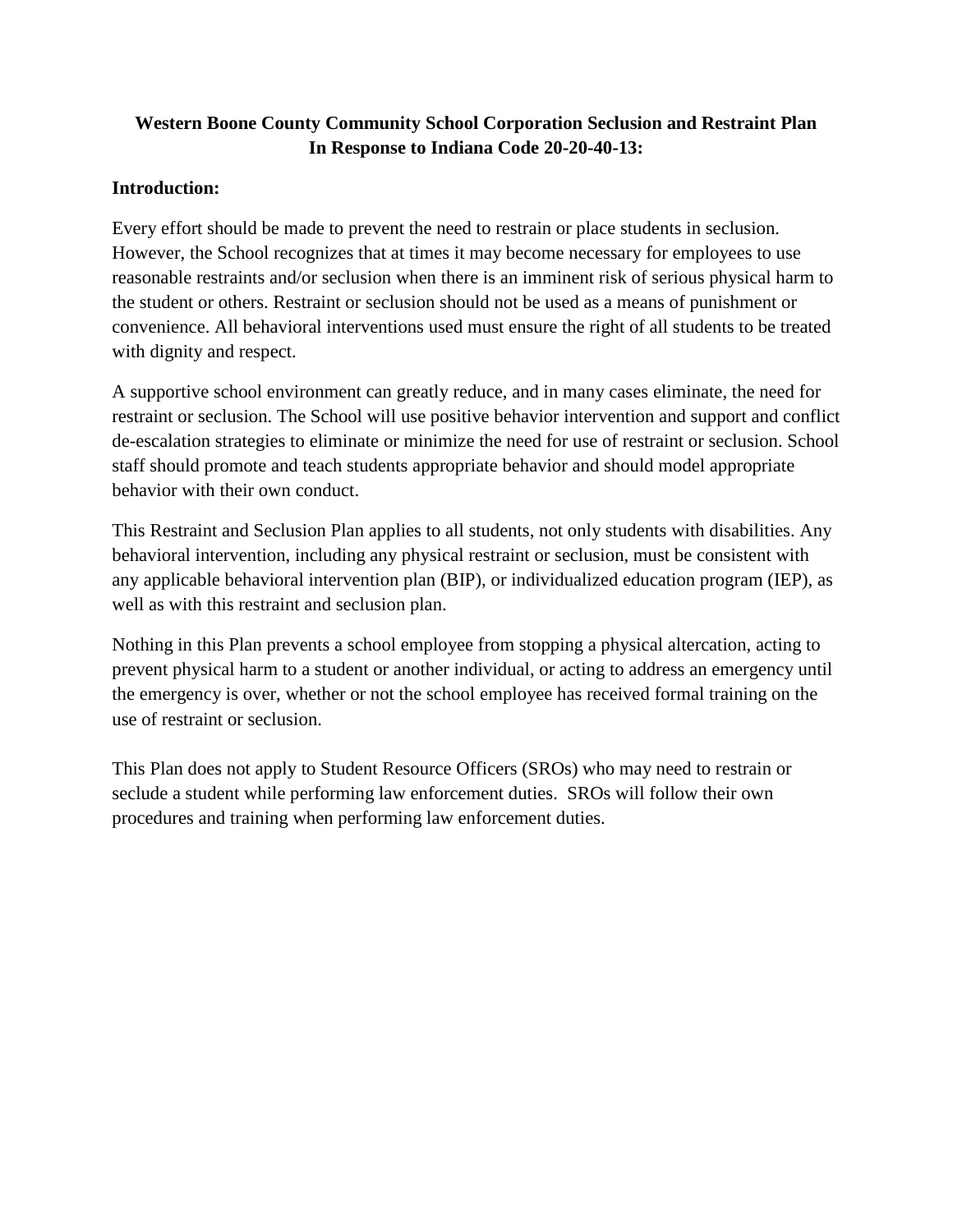#### **1. USE OF RESTRAINT**

- A. Restraint shall only be used when a student is displaying behavior that presents imminent danger of serious physical harm to the student or others.
- B. Restraint shall only be employed as a last resort when other less restrictive interventions are ineffective.
- C. Restraint shall only be employed by staff members who have received crisis intervention training by the school in the use of restraint procedures with the following exceptions:
	- 1. Other school personnel may employ restraint procedures only in rare and unavoidable emergency circumstances when fully trained school personnel are not immediately available. Untrained staff shall request assistance from trained staff as soon as possible. In this circumstance, restraint of the student shall be conducted in a manner as consistent with the techniques prescribed in crisis intervention training as possible.
- D. Restraint shall last only as long as is necessary for the student to regain behavioral stability, and the risk of injury has ended, usually a matter of minutes.
- E. The degree of restriction employed must be in proportion to the circumstances of the incident, the size and condition of the student, and the potential risks for injury to the student.
- F. Mechanical or chemical restraints are not authorized in school.
- G. Seclusion or restraint shall never be used in a manner that restricts a child's breathing or harms the child.
- H. Every instance in which seclusion or restraint is used shall be carefully, continuously and visually monitored to ensure the appropriateness of its use and safety of the child, other children, teachers, and other personnel.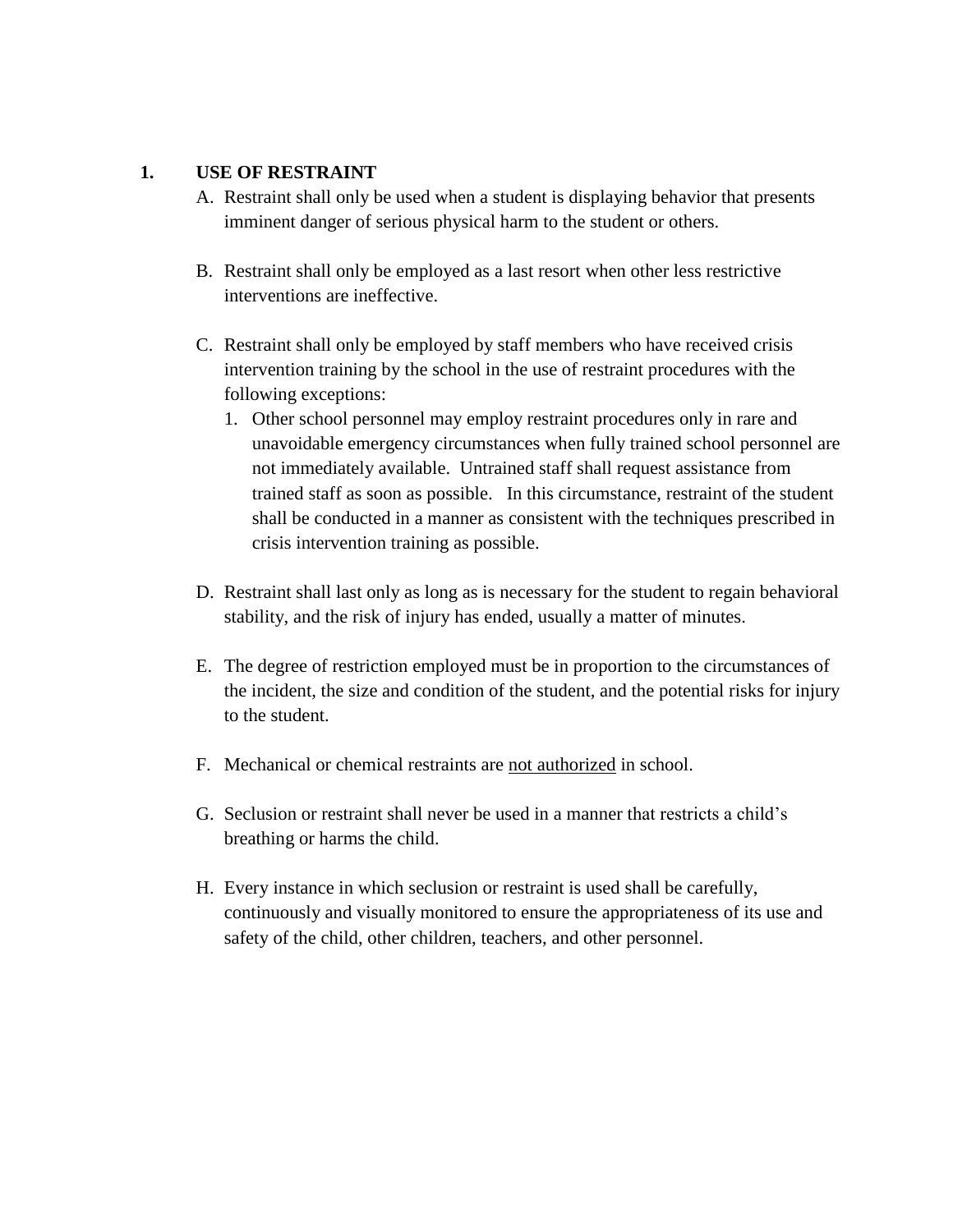#### **2. WHEN RESTRAINT PROCEDURES SHALL NOT BE EMPLOYED**

- A. Restraint shall not be used unless there is imminent risk of injury to someone by the student.
- B. A verbal threat or verbally aggressive behavior does not itself indicate an imminent risk of injury, and shall not result in restraint.
- C. Destruction or damage to property does not constitute a risk of imminent injury unless in so doing a risk of injury to the student or others is created.
- D. When known medical or physical condition of the student would make the restraint procedures dangerous for that student (e.g. students with heart or circulatory conditions, asthma, etc.) they shall not be employed.
- E. Restraint shall never be used as a punishment or discipline, to force compliance with staff commands, as a means of coercion or retaliation, or as a convenience.

### **3. USE OF SECLUSION**

- A. Seclusion shall only be used when a student is displaying physical behavior that presents imminent risk of serious physical harm to the student or others, and the threat could be diminished if the student was in a safe environment away from other students and staff.
- B. Seclusion shall only be employed when other less restrictive interventions are ineffective.
- C. Seclusion shall only be used as long as necessary and shall be discontinued when the student is no longer an imminent threat to others.
- D. Seclusion shall only be employed by staff members who have received specific approved crisis intervention training in the use of seclusion procedures.
- E. Seclusion must be used only when the student can safely be transported to the seclusion environment by trained staff members using appropriate techniques based on crisis intervention training.
- F. Time out procedures that do not constitute seclusion are permitted in school.
- G. All seclusion environments shall be inspected and shall: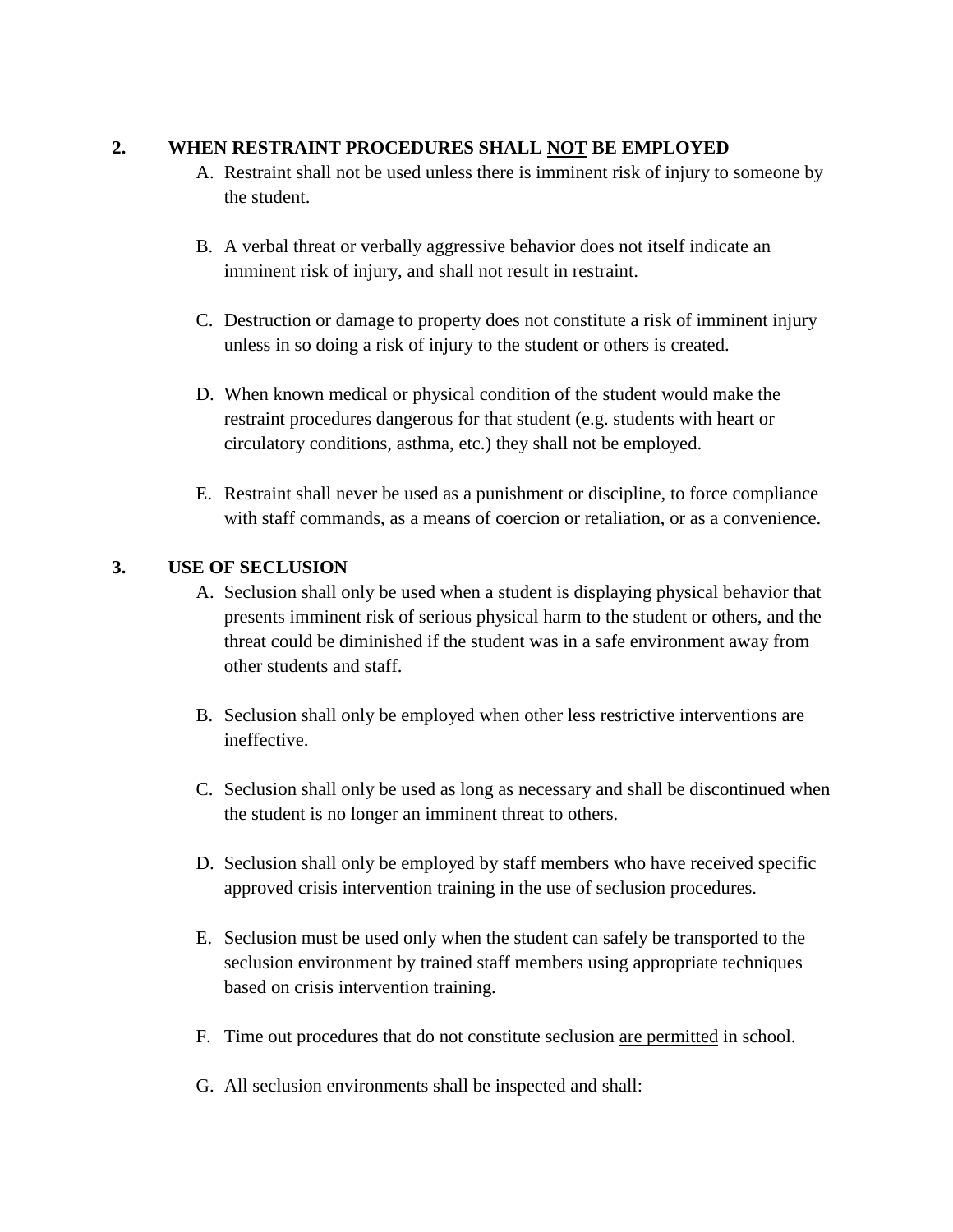- 1. Be of reasonable size to accommodate the student and at least one adult.
- 2. Be of reasonable size to permit students to lie or sit down.
- 3. Have adequate ventilation including heat and air conditioning as appropriate.
- 4. Have adequate lighting.
- 5. Be free of any potential or predictable safety hazards such as electrical outlets, equipment, and breakable glass.
- 6. Permit direct continuous visual and auditory monitoring of the student.
- 7. Permit automatic release of any locking device if fire or other emergency in the school exists.
- 8. If locked, shall be automatically released after five minutes or with any building wide alarm (such as fire, tornado or code red alarm).
- 9. Shall meet current fire and safety codes.

## **4. WHEN SECLUSION PROCEDURES SHALL NOT BE EMPLOYED**

- A. When the substantial imminent risk of injury no longer exists.
- B. When known medical or physical condition of the student would make the seclusion procedures dangerous for that student (e.g. students expressing suicidal thoughts, students with heart or circulatory conditions, asthma, or other conditions).
- C. Seclusion shall never be used unless a staff member can continuously monitor the student for visual or auditory signs of physiological distress, and can communicate with the student.
	- 1. Students shall be permitted to use the restroom upon request, and be escorted to and from the restroom.
	- 2. Students shall be provided water on request.
- D. Seclusion shall never be used as a punishment, or to force compliance with staff commands, as means of coercion or retaliation, or as a convenience.

### **5. TIME-OUT**

Time-out is a behavior reduction procedure in which access to reinforcement is withdrawn for a certain period of time. Time-out occurs when the ability of a student to receive normal reinforcement in the school environment is restricted. Time-out shall be both developmentally and behaviorally appropriate and shall be short in duration.

# **6. INFORMING PARENTS AND GUARDIANS GENERALLY**

All student handbooks shall include a statement similar to this: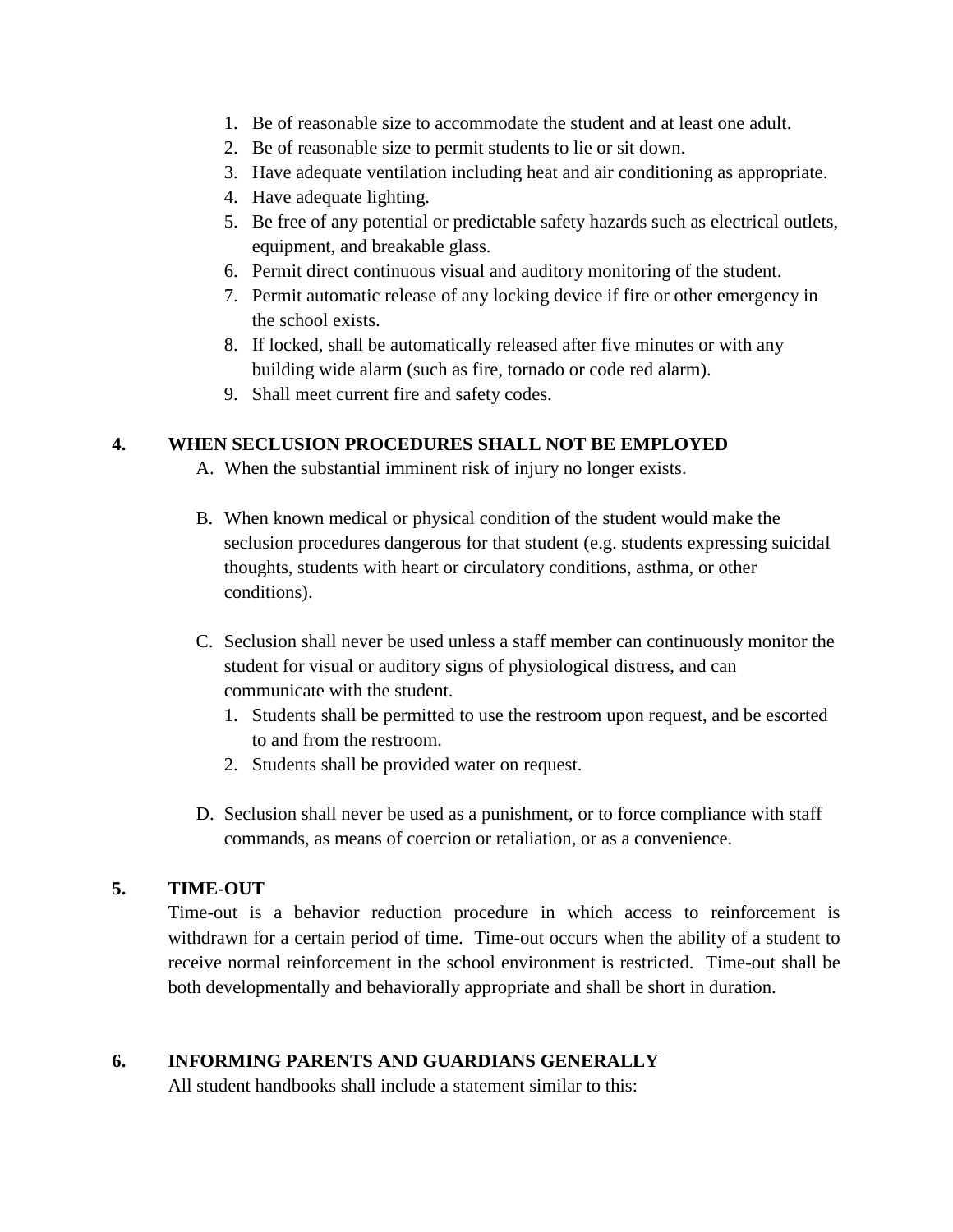As a part of the emergency procedures in place in our schools, no student will be restrained and/or placed in seclusion by school staff unless the student's behavior poses an imminent risk of injury to him/herself or others. However, significant violations of the law including assaults on students and staff will be reported to the police. As soon as possible after any such use of restraint and/or seclusion, the parents or guardian will be informed when any of these actions have occurred and will be provided with a detailed account of the incident including the circumstances that led to the use of restraint and or seclusion.

The Seclusion and Restraint Plan is available online at: weboschools.org

## **7. TRAINING**

- A. Staff members who have regular direct contact with students will be provided with basic de-escalation training about conflict de-escalation procedures, the dangers of seclusion and restraint, and procedures for contacting fully trained and certified staff when behavioral crises occur.
- B. Basic de-escalation training will be recurrent and will be provided to new staff members.
- C. Refresher training will be provided on a regular basis, at least annually.
- D. A core group of appropriate personnel will be trained in each building in crisis intervention techniques which will include the use of seclusion and restraint procedures.
- E. The training protocol will include:
	- (1) Positive supports and behavioral interventions techniques;
	- (2) Conflict de-escalation techniques;
		- (a) the safe use of seclusion and restraint;
		- (b) steps to avoid the use of seclusion or restraint;
		- (c) debriefing practices and procedures.
- F. The school will maintain documentation that includes the following information:
	- (1) The name and position of each person who has completed training;
	- (2) Who provided the training;
	- (3) When the training was completed; and
	- (4) What protocols and techniques were included in the training.

# **8. REPORTING, DOCUMENTATION AND DEBRIEFING REQUIREMENT**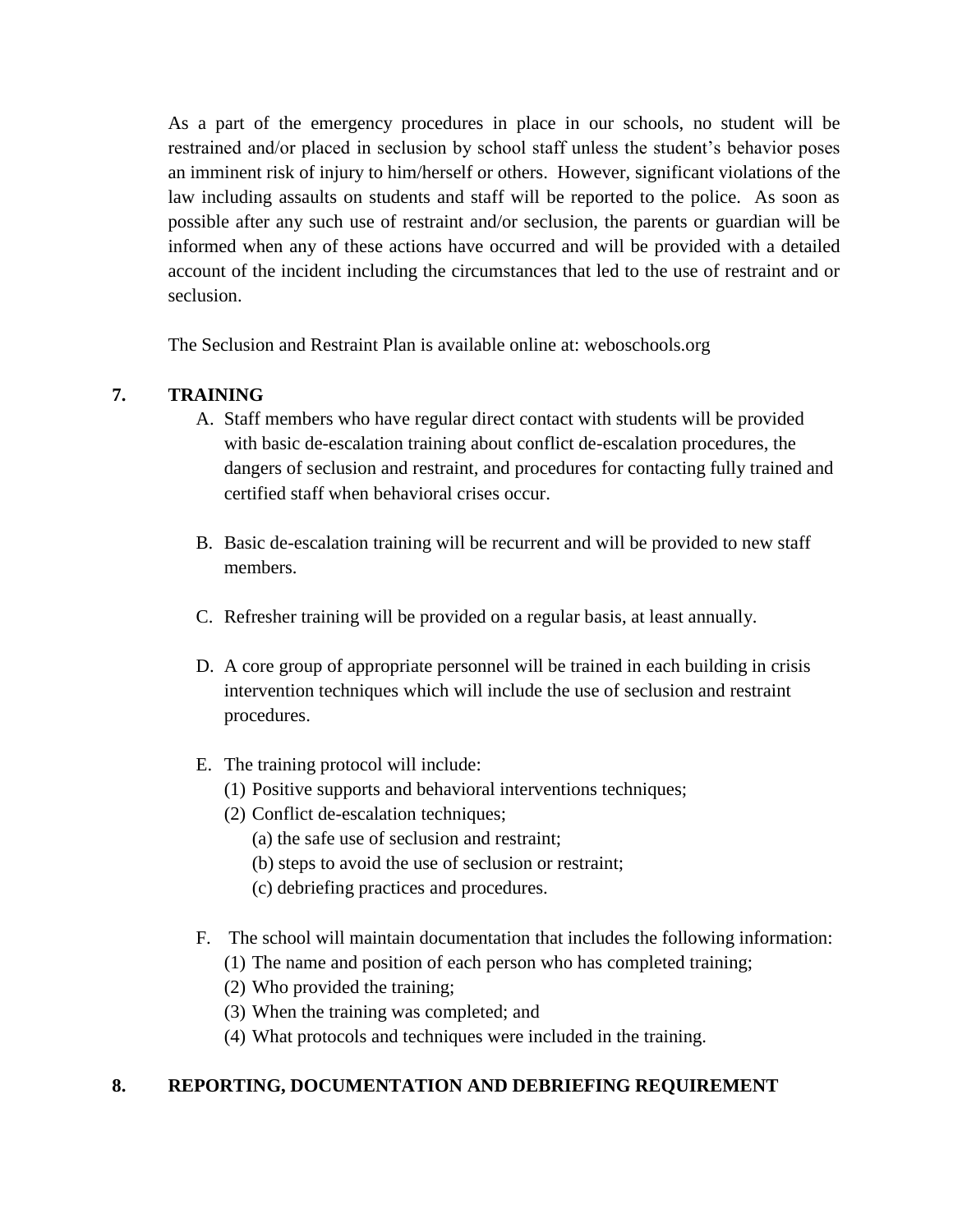- A. Immediately after the student has regained emotional and behavioral control following the use of restraint and/or seclusion, a staff member not involved with the incident shall examine the student to ascertain if any injury has been sustained during the seclusion or restraint.
- B. The building administrator or designee will verbally notify the parents and/or guardians as soon as possible on the day of the incident. In the instance in which the parent/guardians cannot be reached after a reasonable amount of time, messages will be left for them.
	- 1. The building administrator or designee will update the parents and/or guardians on the student's current physical and emotional state and,
	- 2. Will discuss strategies to assist the parents and/or guardians in dealing with any residual effects of the incident.
	- 3. Offer the parents and/or guardians the opportunity to request a meeting regarding the incident of restraint or seclusion.
- C. Incident Report
	- 1. Staff involved in the use of seclusion or restraint will contribute to an "Incident Report" as soon as practical after the use of seclusion or restraint.
	- 2. The building administrator or designee will send a copy of the written report to the parents and/or guardians documenting the use of seclusion or restraint, and will place a copy of the report in the student's confidential file.
	- 3. A copy of the incident report shall also be sent to a designated administrator and other appropriate personnel for review.
- D. A minimum of the following will be included in the incident report created after each instance of restraint or the use of seclusion:
	- 1. The student's name.
	- 2. The racial/ethnic status of the student.
	- 3. The date and time of the incident.
	- 4. The duration of any seclusion or restraint; or the beginning and ending times of the restraint and/or seclusion.
	- 5. A description of any relevant events leading up to the incident.
	- 6. A description of any interventions used prior to the implementation of seclusion or restraint.
- E. Further, it is expected that each staff member involved in an incident will engage in a de-briefing or processing session(s) in order to determine what could have been done to prevent the future need for use of seclusion or restraint for this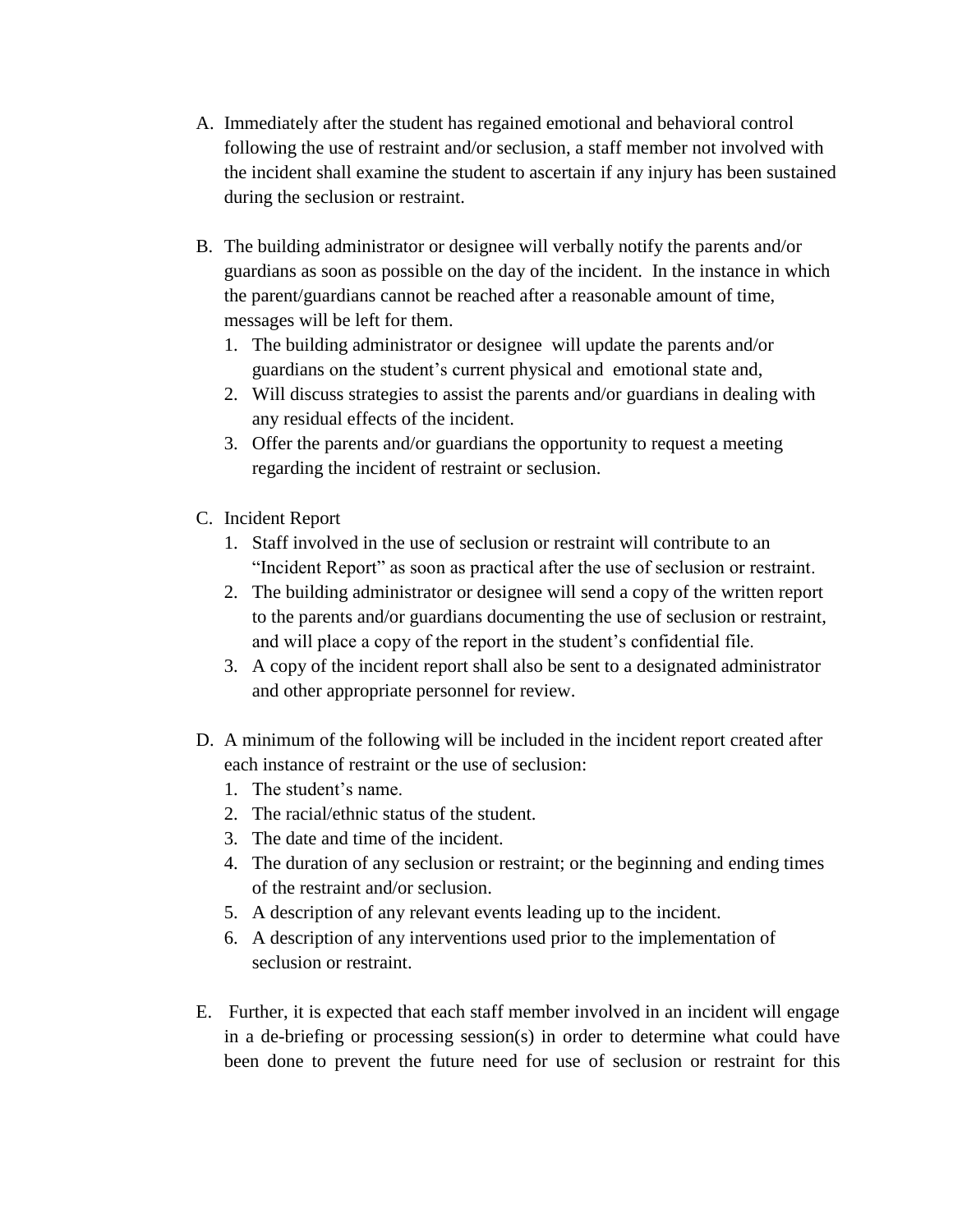student specifically and for other students in similar situations. This may be done as a group.

- 1. Components to be included in this session are outlined in the Staff Processing of Seclusion or Restraint form.
- 2. The supervisor or designee will provide support to the staff member and determine when the staff member shall return to his or her duties.
- 3. The student, with assistance from staff, will process the event at the earliest appropriate time.
- 4. The staff member's supervisor or designee shall complete and file the appropriate forms.

### **9. ANNUAL REVIEW, PLANNING PROCESS AND OVERSIGHT**

- A. A school corporation administrator (or designee) will be designated as the coordinator of data, planning and oversight of the use of seclusion or restraint procedures.
- B. The designated administrator shall annually review all individual and programwide data associated with this plan including the following:
	- 1. Incident reports.
	- 2. Procedures used during restraint, including the proper administration of specific, approved restraint techniques.
	- 3. Preventative measures or alternatives tried, techniques or accommodations used to avoid or eliminate the need for the future use of restraint.
	- 4. Documentation and follow up of procedural adjustments made to eliminate the need for future use of restraint.
	- 5. Injuries incurred during a restraint.
	- 6. Notification procedures.
	- 7. Staff training needs.
	- 8. Specific patterns related to staff or student incidents.
	- 9. Environmental considerations, including physical space, student seating arrangements, and noise levels.
- C. Upon review of the data, the designated administrator shall identify any issues and/or practices that require further attention and provide written recommendations to the Superintendent of Schools for changes in policies or practices.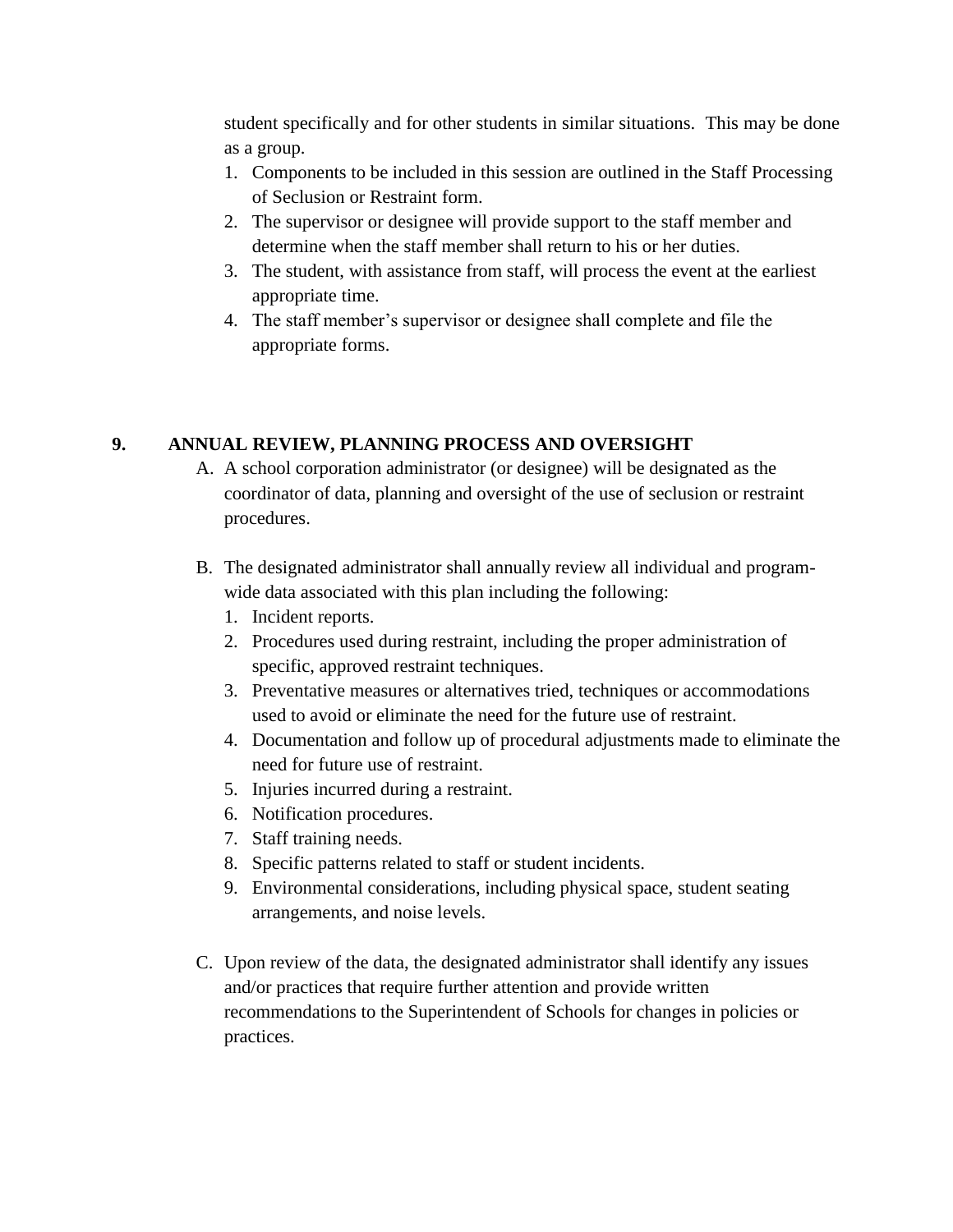#### **APPENDIX & DEFINITIONS**

**Chemical Restraint:** the administration of a drug or medication to manage a student's behavior or restrict a student's freedom of movement that is not a standard treatment and dosage for the student's medical or psychiatric condition.

**Crisis Intervention Training:** training provided to selected staff members which addresses how to deal with aggressive, violent or out of control behaviors. It includes specific techniques for seclusion and restraint and could result in certification of the individuals who complete the training.

**De-Escalation:** causing a situation to become more controlled, calm and less dangerous, thus lessening the risk for injury to someone.

**Employee or Staff:** means all paid school staff, contract employees, consultants or any other agents of the school or corporation.

**Imminent:** Likely to happen right away; within a matter of minutes.

**Mechanical Restraint:** means the use of (1) a mechanical device (2) a material or (3) equipment attached or adjacent to a student's body that the student cannot remove and that restricts the freedom of movement of all or part of the student's body or restricts normal access to the student's body. The term does not include mechanical devices, materials or other equipment used for:

- (a) ensuring student safety in vehicles (for example, seat belt, harness or other safety equipment that is used to restrain a student during transport),
- (b) compensation for orthopedic weakness or for the health and safety of a student due to medical concerns (for example, special chairs with trays or supports), when provided in written document such as an IEP or Section 504 Plan with specific recommendations by an Occupational or Physical Therapist,
- (c) therapeutic supports or prompts (for example, weighted blankets, weighted vests, body socks, etc.) to help the student manage sensory needs, when provided in written document such as an IEP or Section 504 Plan with specific recommendations by an Occupational or Physical Therapist,
- (d) or as prescribed by a licensed physician or other qualified health-care professional.

**Physical Restraint:** physical contact between a school employee and a student in which the student unwillingly participates and that involves the use of a manual hold to restrict freedom of movement of all or part of a student's body or to restrict normal access to the student's body. The term does not include (1) briefly holding a student without undue force in order to calm or comfort the student, or to prevent